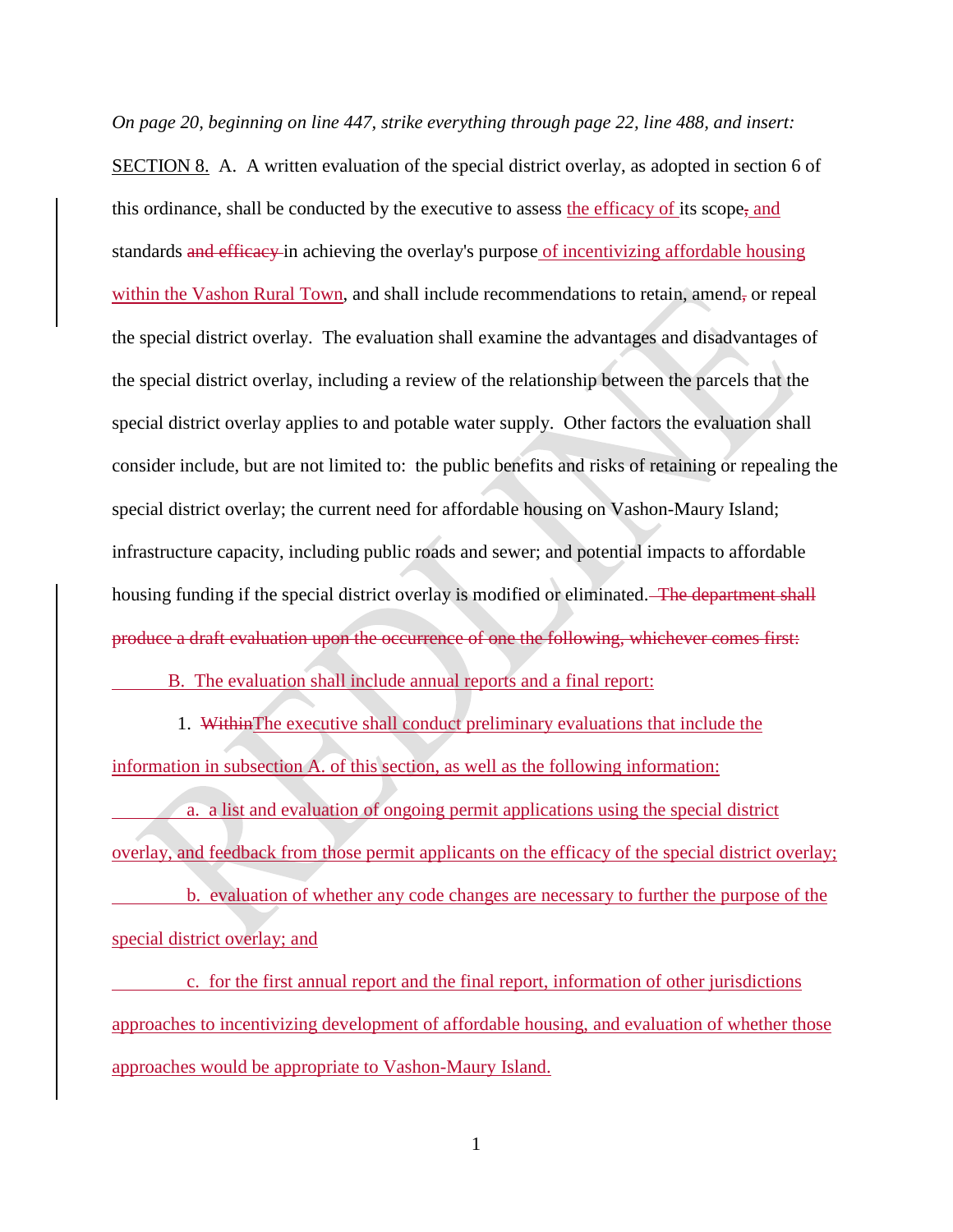d. The executive shall file three preliminary evaluation reports, and either a motion accepting each report or an ordinance proposing necessary code changes to further the purposes of the special district overlay. These reports shall be filed annually no later than December 31, 2018, December 31, 2019, and December 31, 2020, in the form of a paper original and an electronic copy with the clerk of the council, who shall retain the original and provide an electronic copy to all councilmembers, the council chief of staff, the policy staff director and the lead staff for the transportation, economy and environment committee, or its successor. When the trigger for a final evaluation under subsection B.2.a. occurs, any subsequent annual reports shall not be required; and

 2. A draft final evaluation shall be completed within ninety days of the department issuingoccurrence of one the following, whichever comes first:

 a. issuance of the first permit necessary for construction that would result in a cumulative total of one hundred twenty affordable housing units within the special district overlay; or

2. Four b. four years after the effective date of this ordinance.

B. C. The department shall produce a draft final evaluation including the information required in this section.

D. The department shall include a public comment period for the department'sdepartment's draft evaluation described in subsection A. of this section. The public comment period shall be at least forty-five days from the date of publication in the Vashon-Maury Island newspaper of record. As part of this public comment period, the department shall:

 1. Publish notice of the draft evaluation's availability in the Vashon-Maury Island newspaper of record that includes locations where the draft evaluation is available;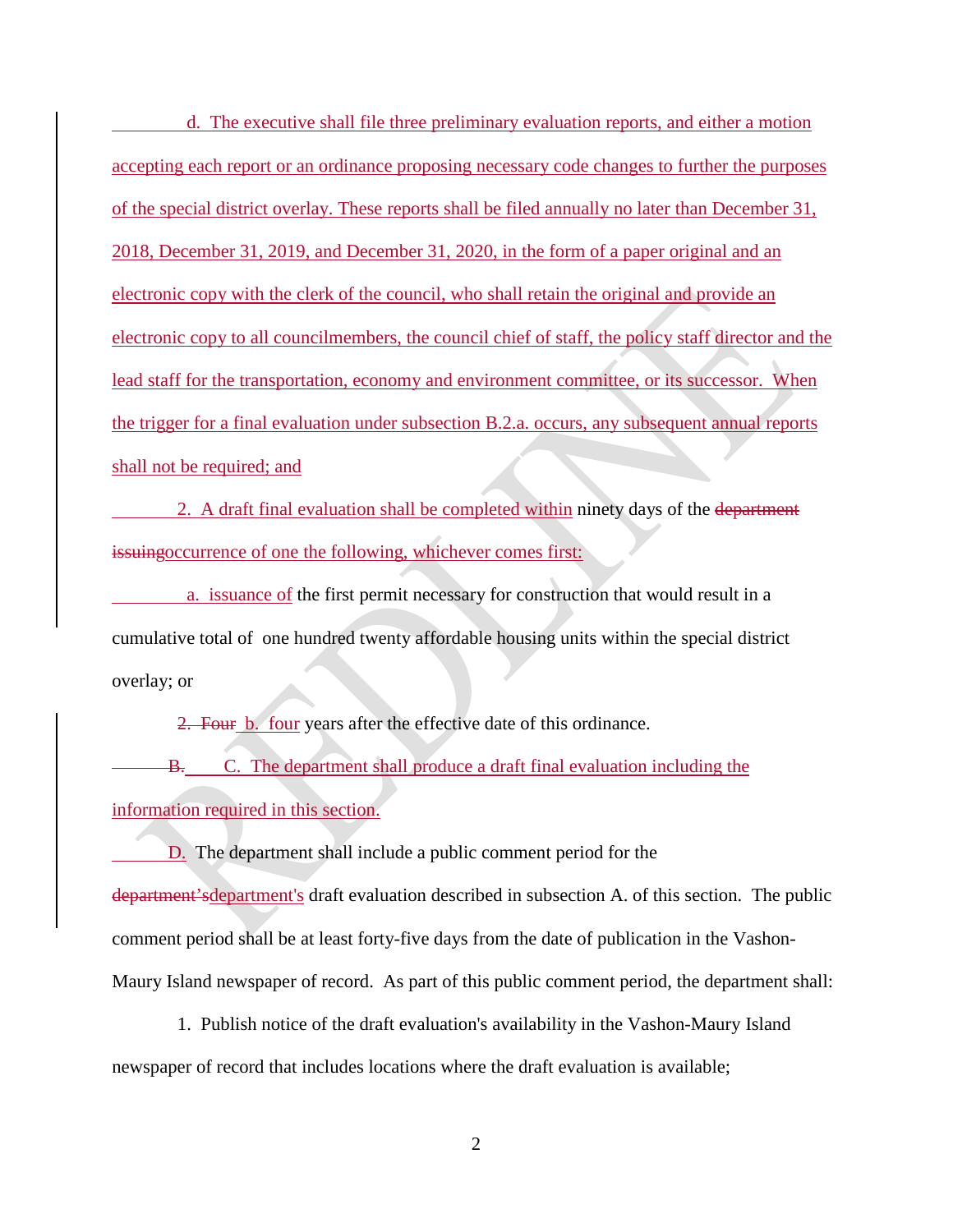2. Request comments of the King County water district 19 and the Vashon sewer district;

 3. Request comments from any developer that has applied for approval under the special district overlay provisions;

4. Provide a copy at the local library;

5. Provide an electronic copy on the department'sdepartment's website; and

 6. Send electronic notice to the clerk of the council, who shall retain the original email and provide an electronic copy to all councilmembers, the council chief of staff, the policy staff director and the lead staff for the transportation, economy and environment committee, or its successor.

CE. After the public comment period has ended, the department shall prepare a final evaluation of the special district overlay, incorporating or responding to the comments received. Within sixty days of the end of the end of the public comment period, the executive shall file a final evaluation report, a motion accepting the report, and an ordinance that implements any proposed changes to the special district overlay, in the form of a paper original and an electronic copy with the clerk of the council, who shall retain the original and provide an electronic copy to all councilmembers, the council chief of staff, the policy staff director and the lead staff for the transportation, economy and environment committee, or its successor.

3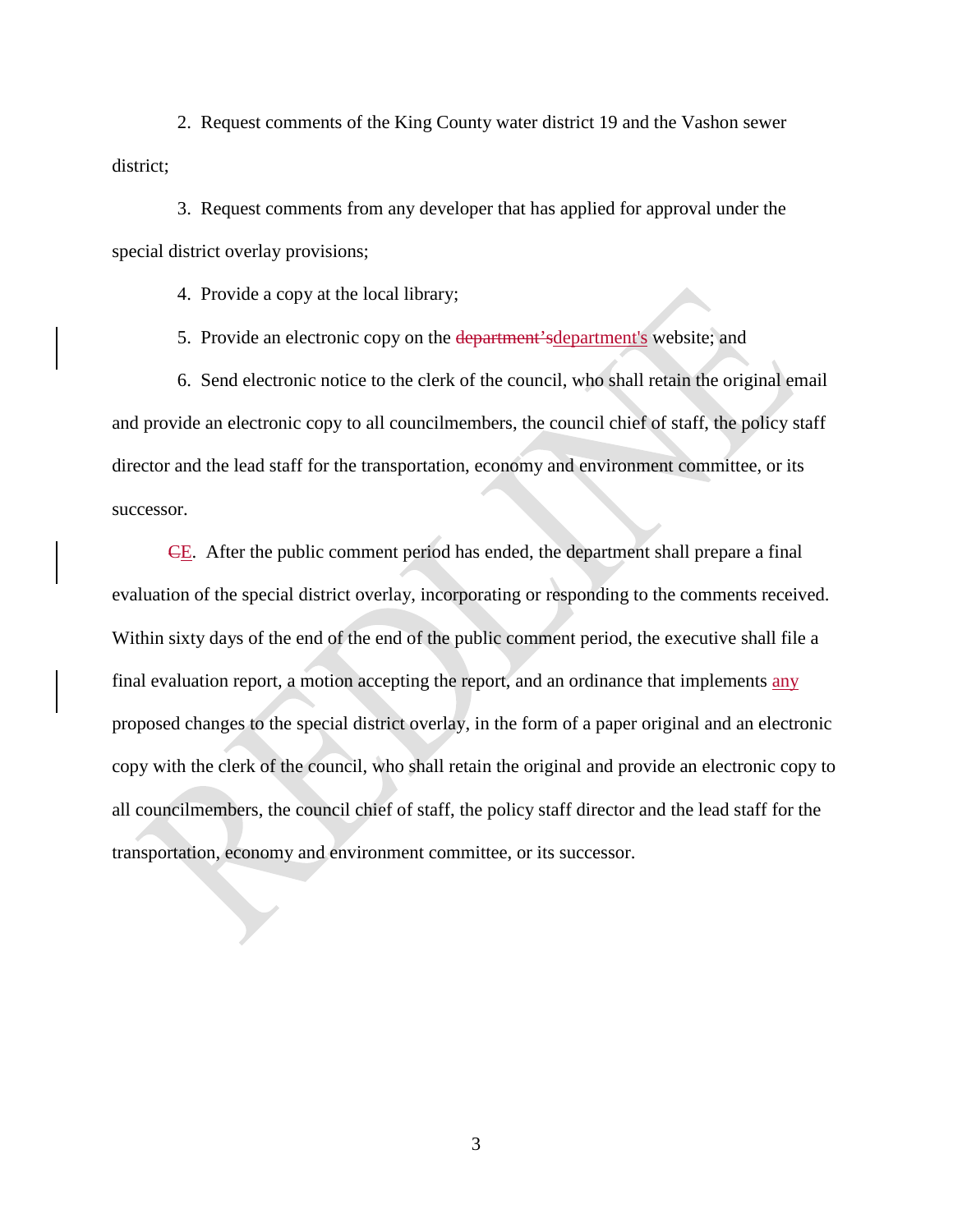## *In Attachment A, on page 140, after line 3760, insert:*

## **VMI CSA Workplan Action 3: Affordable Housing Incentives**

The community's desire to increase opportunities for affordable housing development on the Island was one of the key themes expressed during outreach and development of the subarea plan. In response to this, the Executive's transmitted 2016 subarea plan included creation of a new Special District Overlay (SDO) to incentivize affordable housing development on 246 parcels within the Rural Town of Vashon. Council's review of the transmittal identified that the proposed SDO has similar provisions to the existing affordable housing incentives in the County's Residential Density Incentive (RDI) code in K.C.C. chapter 21A.34. This existing RDI code has been insufficient incentive, as it has not been used on Vashon-Maury Island.

This Workplan item directs the Executive to further evaluate how affordable housing could be either required or incentivized on Vashon-Maury Island. This shall include: 1) a description of the current requirements and incentives in the King County Code, or supported by King County Comprehensive Plan policy, related to affordable housing; 2) research from other jurisdictions' approaches to incentivizing development of affordable housing, including programs or proposals that are developed or implemented as a result of the Regional Affordable Housing Task Force; 3) evaluation of potential alternative housing models (including community land trusts and ADUs) and low impact building practices that could support development of affordable housing while limiting environmental impacts, including potential impacts to water resources; and 4) evaluation of whether the approaches, models, and practices evaluated in #2 and #3 above would be appropriate for Vashon-Maury Island. This report shall also evaluate the implementation of the SDO being adopted as part of the subarea plan adoption, as described in the evaluation section of Ordinance XXXXX (Proposed Ordinance 2017-0317).

• Timeline: An Affordable Housing Incentives Report and proposed ordinance to implement the recommendations in report shall be transmitted to the Council for consideration by December 31, 2018.

• Outcomes: Executive shall develop and file with the Council the Affordable Housing Incentives Report, which shall include identification of recommended amendments to the King County Code. The Executive shall also file with the Council an ordinance adopting to the Code as recommended in the Report.

• Lead: Department of Permitting and Environmental Review. Work with the Office of Performance, Strategy and Budget and the Department of Community and Human Services. The Department of Community and Human Services should be consulted to ensure that programs or proposals developed as part of the Regional Affordable Housing Task Force are evaluated as part of this initiative. Executive staff shall update and coordinate with the Councilmember office(s) representing Vashon-Maury Island throughout the community planning process.